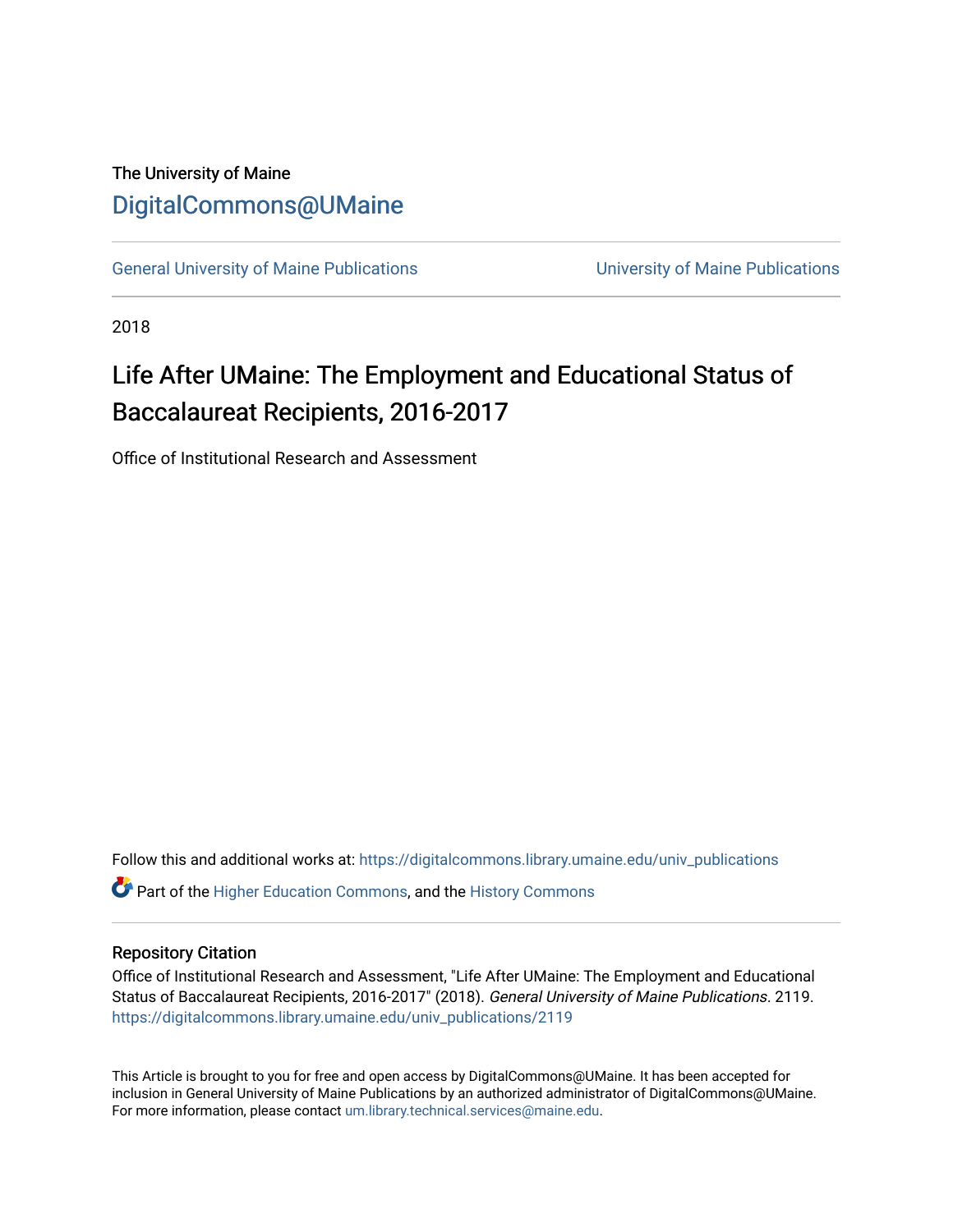

*Life After UMaine*

The Employment and Educational Status of 2016-2017 Baccalaureates

**\_\_\_\_\_\_\_\_\_\_\_\_\_\_\_\_\_\_\_\_**

Office of Institutional Research and Assessment May 2019

With generous support provided by the President's Office, the Office of Institutional Research and Assessment (OIRA) mailed the *Life After UMaine* survey to 1,588 baccalaureate degree recipients who graduated in December 2016, May 2017, or August 2017.<sup>1</sup> Depending on the conferral date, 6 to 15 post-graduation months had elapsed at the time of the mailing.

OIRA sent the initial survey in March 2018, with four follow-up prompts to nonrespondents occurring between June 2018 and December 2018. All mailings included the physical survey as well as a link to an online version. As a methodological complement, a link to the online survey appeared on the Facebook page of the UMaine Alumni Association.

We received useable responses from 384 graduates (77 of whom completed the online survey), corresponding to a return rate of 24%. We summarize the employment and educational status of these 384 UMaine graduates in the pages that follow.

**Caveat:** Although the distribution of respondents by college generally is not dissimilar to the distribution of graduates by college, one nevertheless should remain mindful of the 24% return rate when generalizing these sample results to the population of UMaine baccalaureates. Subgroup results similarly should be considered with caution, particularly when the number of respondents is small. This general caveat also applies were one to compare the results presented here with those reported in earlier editions of *Life After UMaine* (http://www.umaine.edu/oir).

 $\overline{a}$ 

<sup>&</sup>lt;sup>1</sup> Not included in this pool are (a) the 41 students with international addresses and (b) the 21 graduates who informed the Office of Student Records they did not wish to be contacted.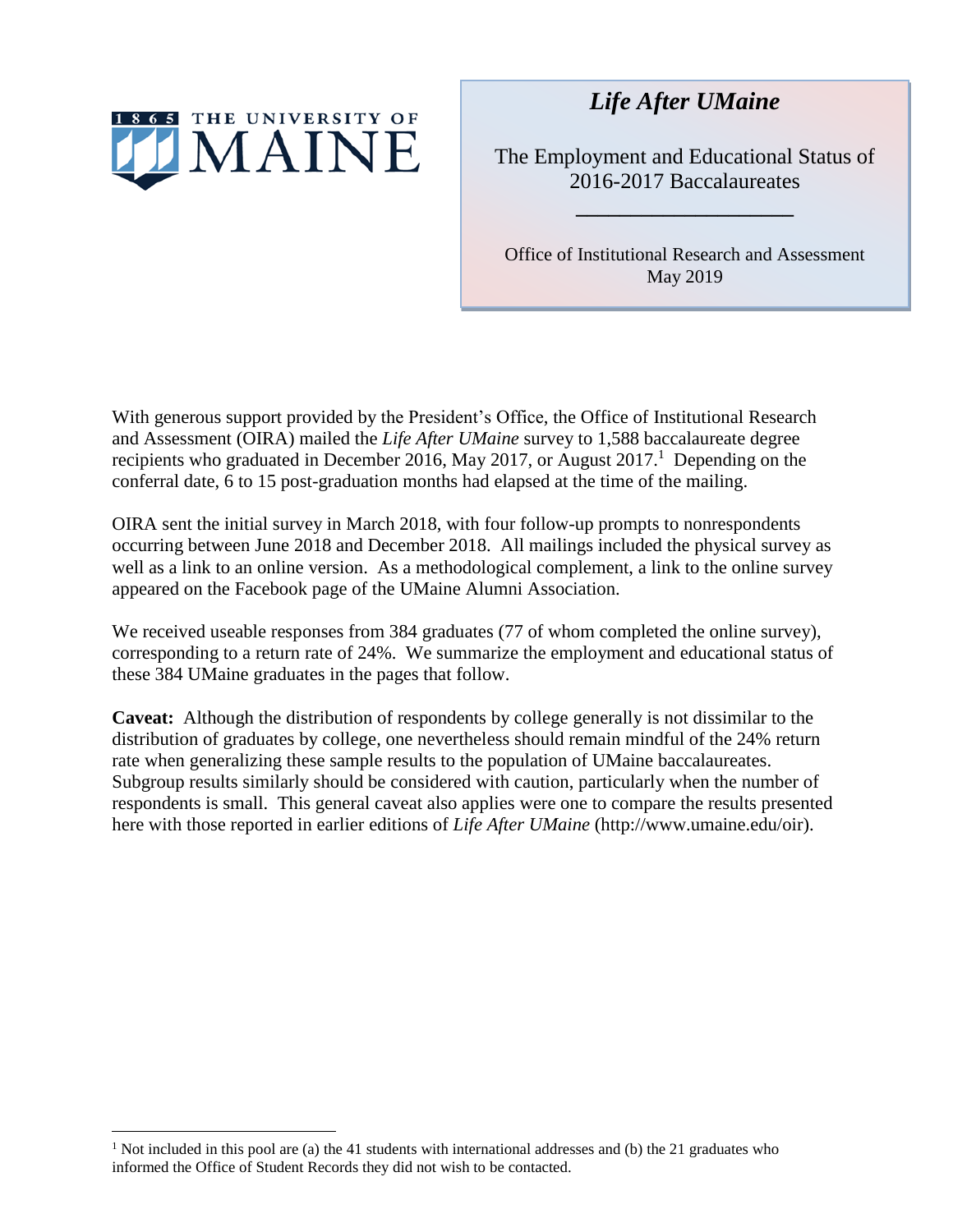# **Employment after graduation**

As Figure 1 shows, almost three-fourths of respondents have full-time employment, with 13.3% being employed part-time. Among those reporting full-time employment, 88% indicated their job is related to their UMaine degree.



Figure 2 reveals the variability among colleges<sup>2</sup> in the percentage of respondents who are employed full-time. The highest employment rates are seen for MBS and ENGR graduates: 85% and 84%, respectively. In contrast, 67% of LAS and NSFA graduates reported full-time employment.



 $\overline{a}$ <sup>2</sup> The departmental composition of each college reflects its composition as of fall 2018. (MBS = Maine Business School; EHD = College of Education and Human Development; ENGR = College of Engineering; LAS = College of Liberal Arts and Sciences; and NSFA = College of Natural Sciences, Forestry, and Agriculture.)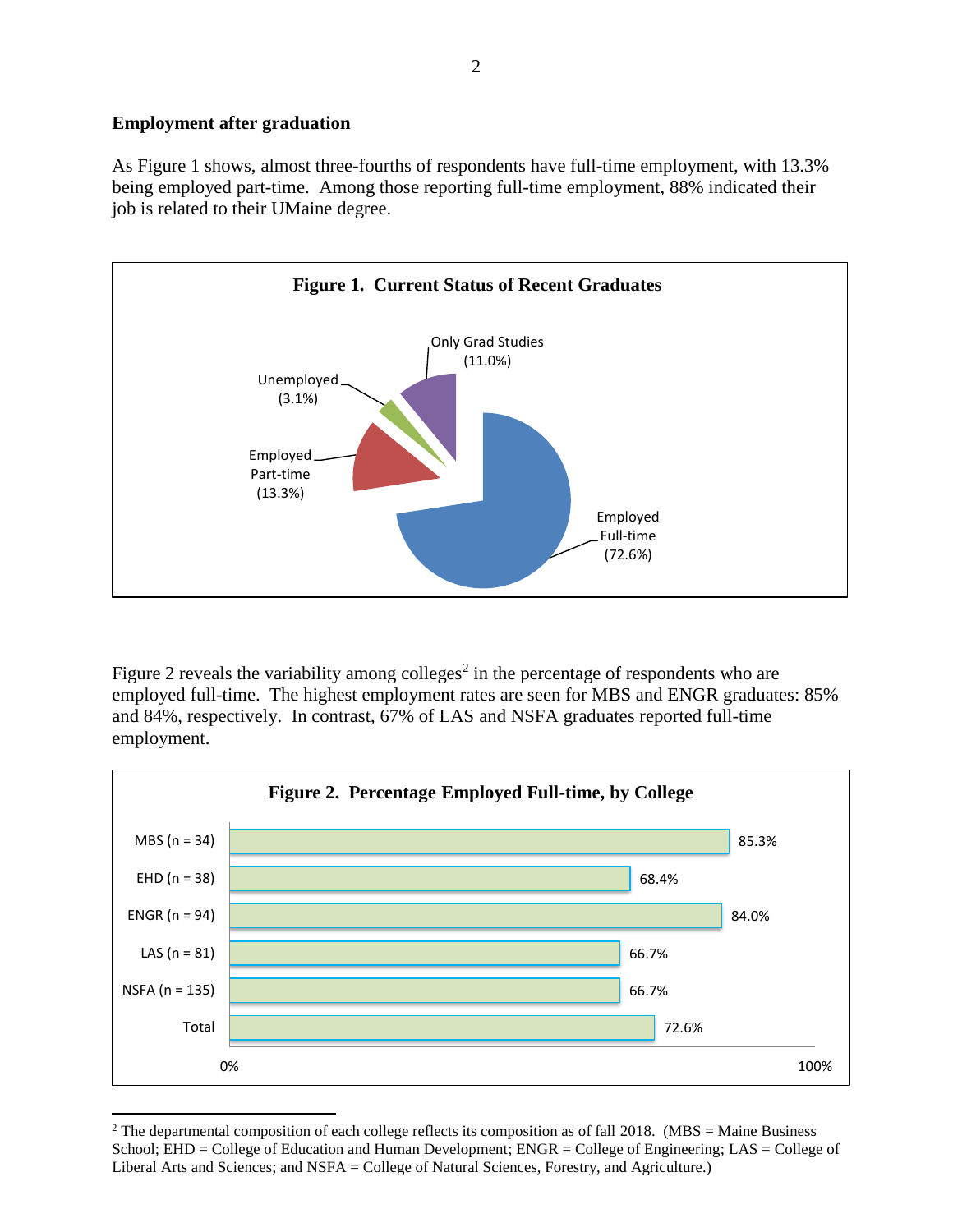# **Where are the jobs?**

Three fifths of the respondents who are working full-time are doing so in Maine (Figure 3). Not surprisingly, location of employment is related to one's roots. Among respondents rooted in Maine, 74% of the full-time employed have remained in Maine; for those "from away," 19% have.



As Figure 4 shows, there are differences across the UMaine colleges with respect to location of employment among the full-time employed. For example, slightly more than three fourths of EHD graduates remained in Maine for full-time employment compared with half of LAS graduates.

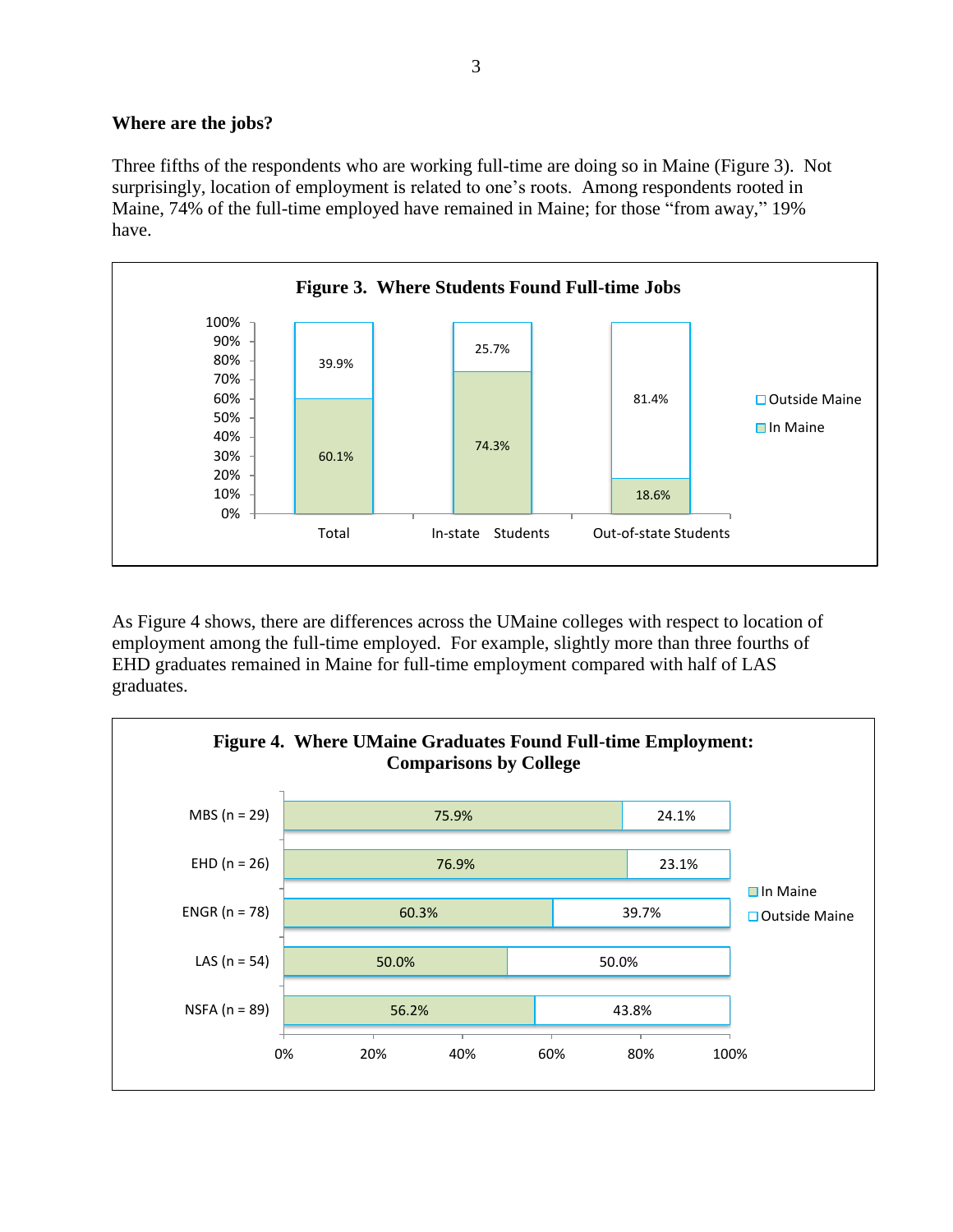# **What do they earn?**

The median salary is \$45,000 for the 237 respondents who are employed full-time and volunteered their annual income (Table 1). The median salary is \$40,202 among those employed in Maine; for those employed elsewhere, \$50,000.

Not surprisingly, full-time median salaries vary by college. Among all respondents, for example, ENGR graduates command the highest median salary and EHD the lowest. Regardless, median salaries are generally higher among those employed outside Maine.

| Table 1. Median Salaries of the Full-time Employed. |                      |                  |                                    |                  |                                         |                  |  |  |
|-----------------------------------------------------|----------------------|------------------|------------------------------------|------------------|-----------------------------------------|------------------|--|--|
| <b>College</b>                                      | <b>Median Salary</b> |                  | <b>Median Salary</b><br>(in Maine) |                  | <b>Median Salary</b><br>(outside Maine) |                  |  |  |
|                                                     | \$                   | $\boldsymbol{N}$ | \$                                 | $\boldsymbol{N}$ | \$                                      | $\boldsymbol{N}$ |  |  |
| <b>MBS</b>                                          | 42,500               | 27               | 40,000                             | 21               | 51,250                                  | 6                |  |  |
| <b>EHD</b>                                          | 31,750               | 20               | 32,000                             | 17               | 30,000                                  | 3                |  |  |
| <b>ENGR</b>                                         | 60,000               | 69               | 59,175                             | 40               | 62,000                                  | 29               |  |  |
| LAS                                                 | 37,513               | 46               | 34,000                             | 23               | 40,000                                  | 23               |  |  |
| <b>NSFA</b>                                         | 40,000               | 75               | 40,202                             | 41               | 40,000                                  | 34               |  |  |
| <b>Total</b>                                        | 45,000               | 237              | 40,202                             | 142              | 50,000                                  | 95               |  |  |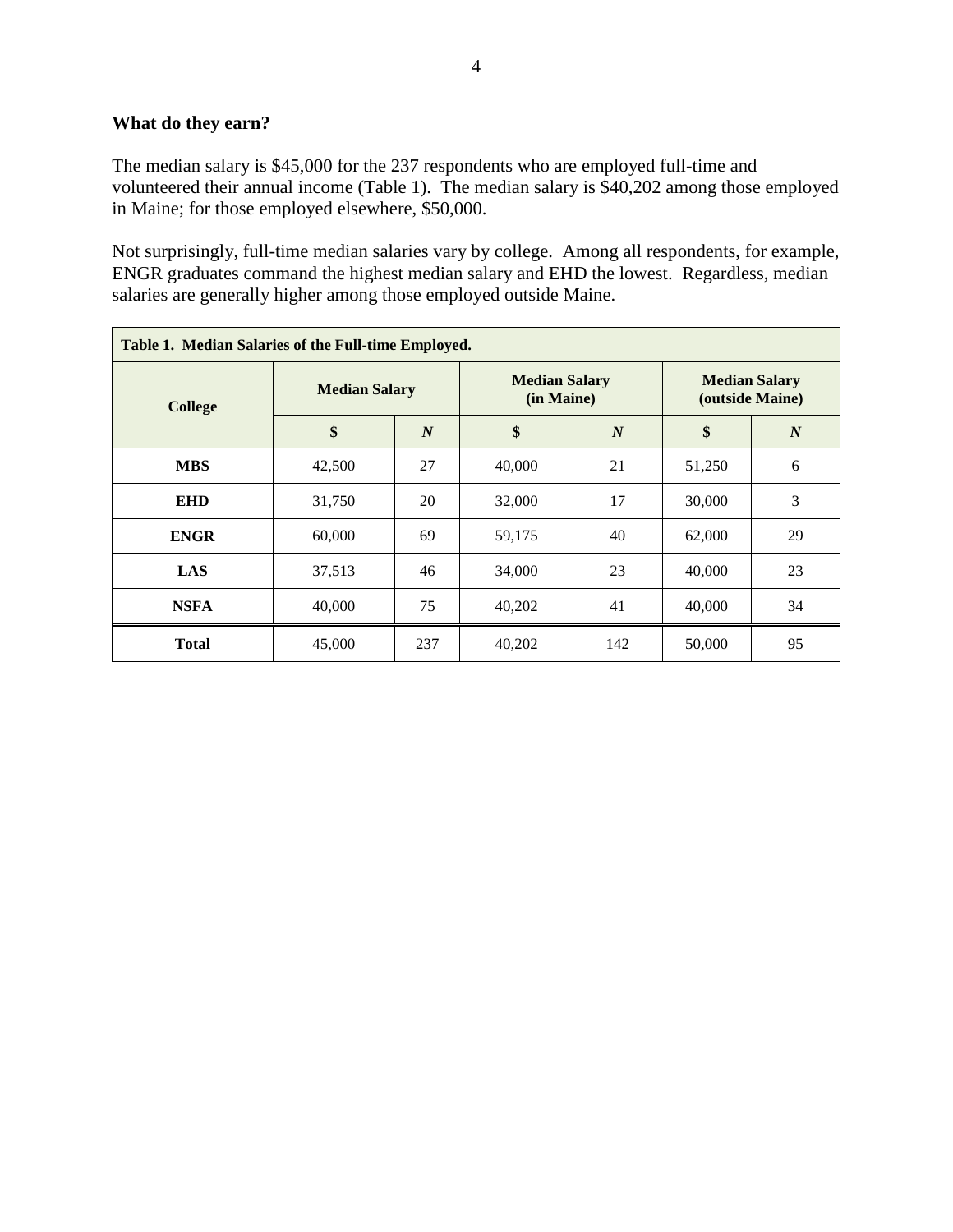### **What occupational sectors are represented?**

Using the place of employment and occupation/job title provided by employed respondents, we grouped the full-time employed according to occupational sector.<sup>3</sup> As shown in Table 2, more than half (56%) of those employed full-time are working in occupations related to architecture/engineering, healthcare, education or business.

| Table 2. Broad Occupation Sectors (Employed Full-Time).  |                |                       |  |  |  |  |
|----------------------------------------------------------|----------------|-----------------------|--|--|--|--|
| <b>Sector</b>                                            |                | <b>Total</b>          |  |  |  |  |
|                                                          |                | $%$ of all            |  |  |  |  |
|                                                          |                | full-time<br>employed |  |  |  |  |
| Architecture & Engineering Occupations                   | 58             | 20.9                  |  |  |  |  |
| Healthcare Practitioners & Technical Occupations         | 41             | 14.7                  |  |  |  |  |
| Education Instruction & Library Occupations              | 29             | 10.4                  |  |  |  |  |
| Business & Financial Operations Occupations              | 27             | 9.7                   |  |  |  |  |
| <b>Management Occupations</b>                            | 27             | 9.7                   |  |  |  |  |
| Life, Physical, & Social Science Occupations             | 13             | 4.7                   |  |  |  |  |
| Office & Administrative Support Occupations              | 13             | 4.7                   |  |  |  |  |
| Computer & Mathematical Occupations                      | 12             | 4.3                   |  |  |  |  |
| Sales and Related Occupations                            | 12             | 4.3                   |  |  |  |  |
| Community & Social Service Occupations                   | 9              | 3.2                   |  |  |  |  |
| Farming, Fishing, & Forestry Occupations                 | 8              | 2.9                   |  |  |  |  |
| <b>Production Occupations</b>                            | 6              | 2.2                   |  |  |  |  |
| Arts, Design, Entertainment, Sports, & Media Occupations | $\overline{4}$ | 1.4                   |  |  |  |  |
| Personal Care & Service Occupations                      | 3              | 1.1                   |  |  |  |  |
| Construction & Extraction Occupations                    | 3              | 1.1                   |  |  |  |  |
| Military Specific Occupations                            | 3              | 1.1                   |  |  |  |  |
| <b>Legal Occupations</b>                                 | $\overline{2}$ | 0.7                   |  |  |  |  |
| <b>Healthcare Support Occupations</b>                    | $\overline{2}$ | 0.7                   |  |  |  |  |
| Protective Service Occupations                           | $\overline{c}$ | 0.7                   |  |  |  |  |
| Food Preparation & Serving Related Occupations           | 1              | 0.4                   |  |  |  |  |
| Building and Grounds Cleaning & Maintenance Occupations  |                | 0.4                   |  |  |  |  |
| Transportation & Material Moving Occupations             |                | 0.4                   |  |  |  |  |
| Full-Time Employed Respondents Reporting Occupation      |                | 99.6                  |  |  |  |  |
| Occupation Sector Not Known                              |                | 0.4                   |  |  |  |  |
| <b>Total Full-Time Employed Respondents</b>              | 278            | 100.0                 |  |  |  |  |

<sup>&</sup>lt;sup>3</sup> We based these groupings on the Standard Occupational Classification system of the Bureau of Labor Statistics (https://www.bls.gov/soc/2018/major\_groups.htm).

 $\overline{a}$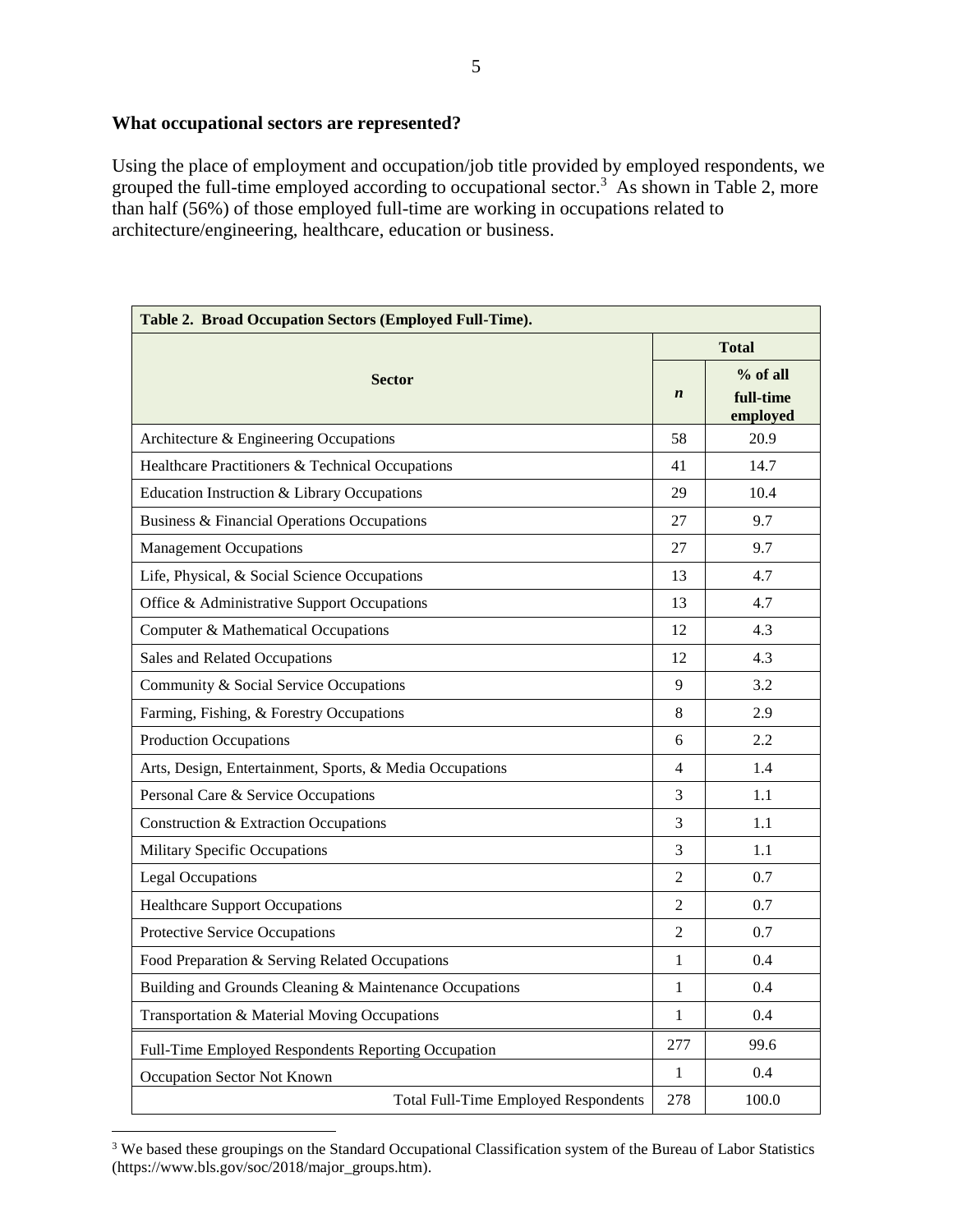#### **Who is attending graduate school?**

Slightly more than one quarter of respondents are enrolled either part-time (4%) or full-time (23%) in graduate studies. (This includes the 11% of respondents, shown in Figure 1 who report that graduate study is their only pursuit.) Further, another 15% planned to enroll in graduate school within 6-9 months of completing the present survey. As illustrated in Figure 5, these percentages differ by college—differences that, in part, reflect corresponding differences regarding full-time employment. For example, we saw in Figure 2 that 85% of MBS graduates are employed full-time, which throws interpretive light on the observation in Figure 5 that only 12% of MBS graduates went on to graduate school full time.